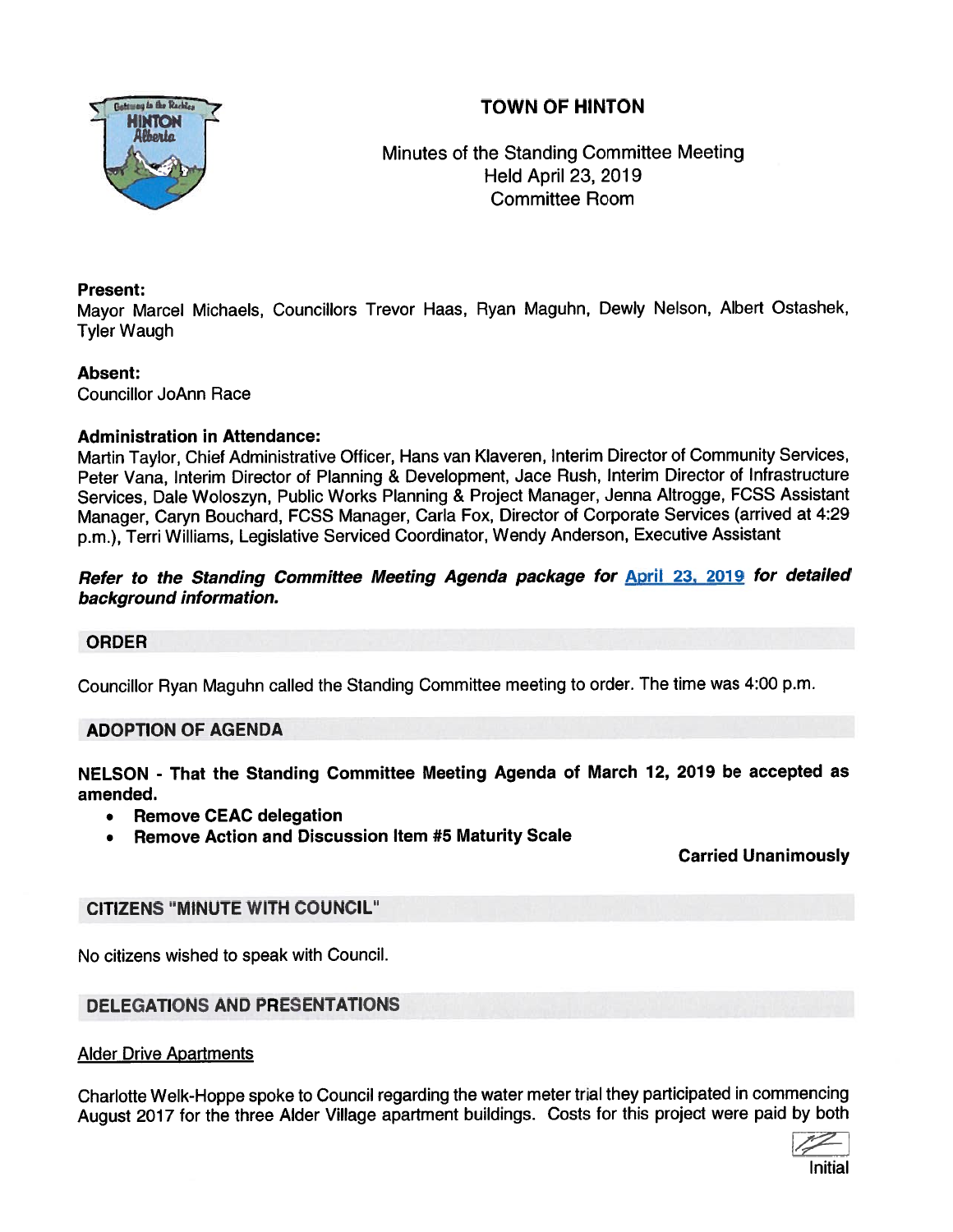Town of Hinton Standing Committee Meeting Minutes—April 23, 2019 Page 12

> Ms. Welk-Hoppe and the Town of Hinton. Ms. Welk-Hoppe asked that utilities be changed to commercial rates for the three apartment buildings but doesn't want to have her property taxes assessed as commercial as her taxes will go up. The information that Ms. Welk-Hoppe referred to is available in the April 23, 2019 Standing Committee agenda package.

#### ACTION AND DISCUSSION ITEMS

#### 1. Water Billing Change Reguest

NELSON - That Council direct Administration to bring the water service levels and delivery to <sup>a</sup> Standing Committee meeting by the end of October 2019.

Consensus achieved 6-0

OSTASHEK -That Council accep<sup>t</sup> this repor<sup>t</sup> as information.

Consensus Achieved 6-0

#### 2. Hinton Youth Advisory Council

NELSON - That Administration bring Hinton Youth Advisory Council Bylaw #7128 — with <sup>a</sup> \$5,000 Bursary (Version #1) to the Regular Council meeting of May 7, 2019 for first reading.

Consensus Achieved 6-0

- J. Altrogge left at 4:47 p.m.
- 3. Annual Reporting Schedule

HAAS - That Council accep<sup>t</sup> the 2079— 2020 Annual Reporting and Budget schedule in principle. Consensus achieved 6-0

#### 4. Five-Year Capital and One-Time Project Plan

<sup>A</sup> break was called at 6:14 p.m.; C. Bouchard and D. Woloszyn left the meeting. Council reconvened at 6:21 p.m.

WAUGH - That Council accep<sup>t</sup> the Five-Year Capital and One-Time project <sup>p</sup>lan as information. Consensus Achieved 6-0

C. Fox left the meeting at 6:43 p.m.

#### 5. FCM Resolution PCP

NELSON - That Council direct Administration to bring the FCM and PCP program membership to Regular Council for decision.

> Consensus Achieved 5-1 For: Nelson, Waugh, Maguhn, Michaels, Haas Against: Ostashek